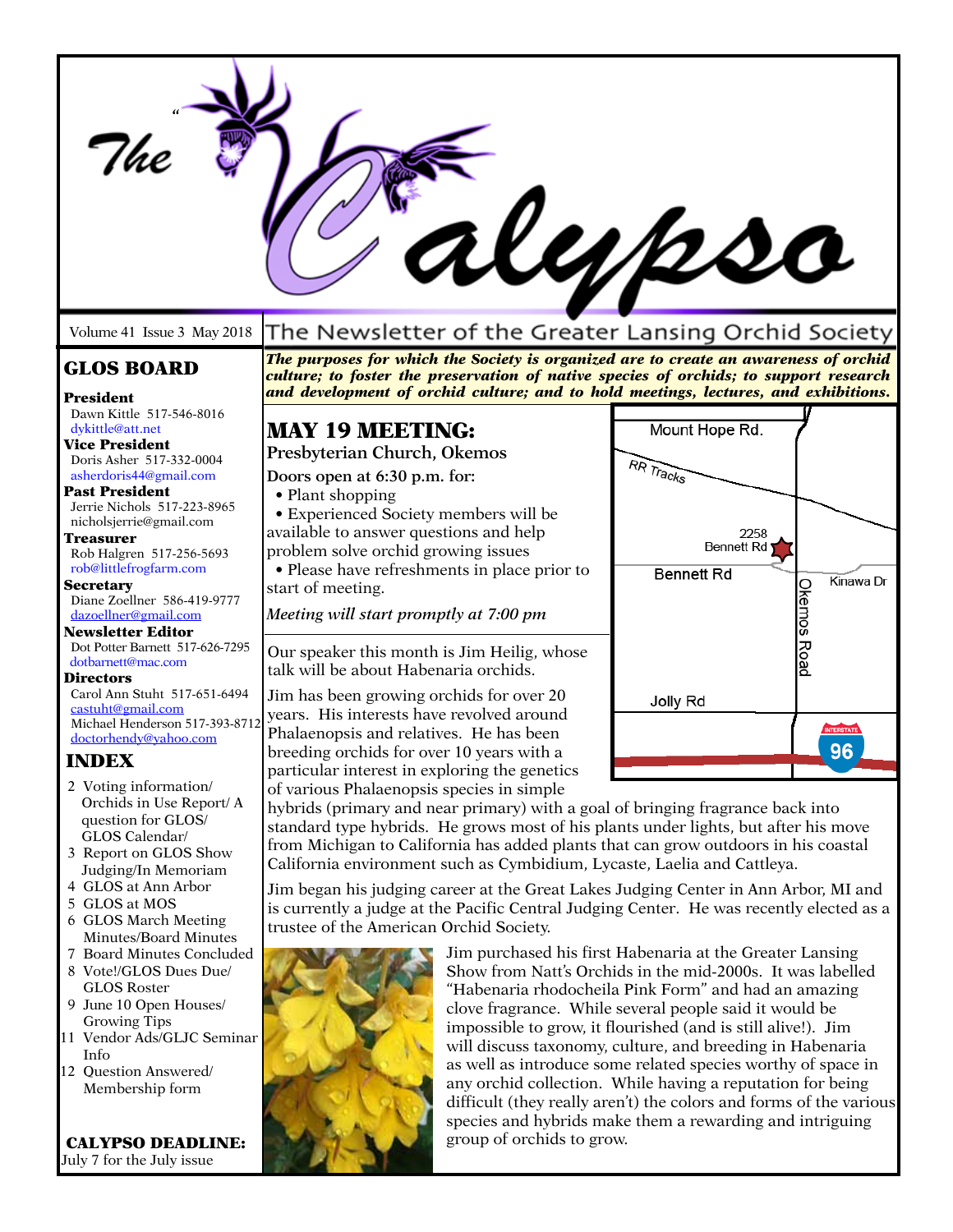#### IMPORTANT MEETING: ELECTION OF 2018/2019 SOCIETY OFFICERS

The May meeting of GLOS each year is our Annual Business Meeting, and one of the most important things we do in May is to elect our officers for the following year, running July 1, 2018 – June 30, 2019. Our Nominating Committee, chaired by Mike Underwood with members Teresa Fowle and Bill Porter, presents the following slate: President Dawn Kittle (incumbent) Vice President Pete Ostlund Secretary Ioana Sonea Treasurer Rob Halgren (incumbent) Directors Carol Ann Stuht (incumbent – in middle of her 2d/final 2-year term) not up for election at this time Becky Thayer

Calypso Editor Dot Potter Barnett (incumbent – no term limit)

Jerrie Nichols also serves on the Society Board as Past President, but that is not an elected position. Per our Bylaws, additional candidates can be nominated at the May meeting – just be sure the candidate is willing to serve if elected. We do need a quorum for our election (15% of our membership of 114 people, or eighteen.)

### If you cannot be at the meeting to vote, please vote by email. From the GLOS Bylaws:

1.1.1 Absentee voting is permitted in cases where the item for vote has been published at least 2 weeks before the scheduled vote. In such cases, members must submit their vote, in writing and in a signed, sealed envelope or via an email account on file with the society, to the Secretary or the counter of the votes ahead of the slated vote. Absentee voting must be received in accordance with instructions provided for such voting at least 2 business days prior to the election.

Please send emails with your absentee votes to Dot: dotbarnett@mac.com

#### REPORT: ORCHIDS IN USE SECTION OF THE GLOS FEBRUARY ORCHID SHOW

- Submitted by Sue Wittick

District IIB of Michigan Garden Clubs, Inc. presented the "Orchids on the Move" Flower Show as a part of our GLOS Orchid Show and Sale in February. Twenty-three floral designers entered the show which was well-received by everyone who attended. Jenny Bond (Garden Club of Greater Lansing) and Sue Wittick (Meridian Garden Club) co-chaired the show. Lois Snover Hanson (Meridian Garden Club), Marie Smith (Meridian Garden Club), and Lynda Foster (Williamston Red Cedar Garden Club) served as judges.

Winners of the top awards were Britt Simmons, owner of Where the Wild Things Bloom, in the professional class and Jolanta Piecuch (Williamston Red Cedar Garden Club) in the novice class. Dennis Banning (Van Atta's Greenhouse and Flower Shop) created a magnificent arrangement in memory of Marilyn Lee (GC of Greater Lansing) who chaired the show for several years prior to her death last spring. The flower show was dedicated to and presented in memory of Marilyn.

Other designers were Jenny Bond, Kathi Dominguez, Diane Flatley, Sue Leahy, Jodie Szalankiewicz, Ashley Kraiger, Jamie Chandler, Dottie Winter, and Sue Wittick.

Here is a GLOS trivia question for you: The Society Board cancelled the April 14th meeting due to predicted freezing rain. What was the other time GLOS cancelled a meeting? Who was the speaker? Why did we cancel? (see page 12 for answers)

**→** Thank you to Tammy, Dottie and Rob for providing the great refreshments in January. Dawn Kittle, Marilyn Porter, and Mary Henman will provide snacks in May.

### GLOS CALENDAR OF EVENTS

- $\rightarrow$  May 19 GLOS General Meeting Jim Heilig will be our speaker. His talk will be on Habenarias.
- $\rightarrow$  June 10 GLOS Special Meeting Open Houses from 1-4 pm: Rob, Pete and Dot -- see p.9 for more info
- ➜ July 28 **GLOS Picnic Mark your calendar.**
- $\rightarrow$  August 18 GLOS Special Meeting Russ Vernon will talk about Phalaenopsis.
- **→ September 15** GLOS General Meeting to be determined
- → October 13 All State Meeting hosted by GLOS 1:30 pm speaker Andrea Niessen "Orchids of Colombia"
- → November 17 GLOS General Meeting Speaker Alan Black "Novelty Brassavola/Cattleya Alliance Breeding - Spiders And Stars"

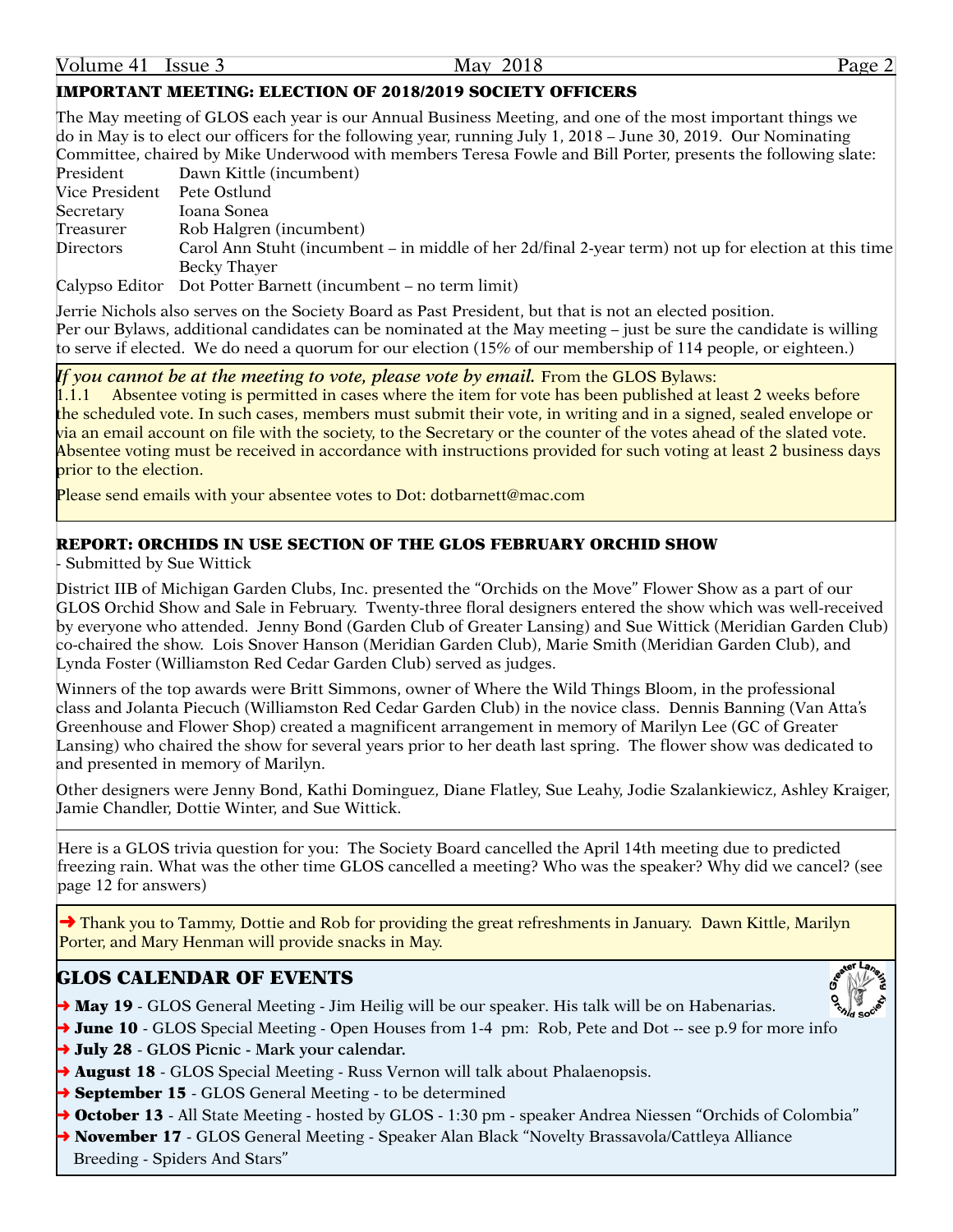### REPORT ON JUDGING GLOS 35th CONSECUTIVE ANNUAL SHOW - Submitted by Doris Asher, Chair, Judging Activities

Visitors to our February Show enjoyed 19 exhibits. 122 exhibitors entered about 467 orchids, exhibits, flower arrangements, and pieces of art. (Last year's Show had 20 exhibits, 132 exhibitors, and 546 entries.)

Our trophy winners this year:

Open exhibit: Windswept in Time (Broadview Heights, OH)

Society exhibit: Greater Lansing Orchid Society

Amateur exhibit: Dennis Seffernick (Swanton, OH)

Cattleya alliance: Cattleya Donald Foster 'Garden City' CCM/AOS (Drumbeat x Okarche) (MeiLing Clemens, Grand Valley Orchid Society)

Cypripedium Alliance: Paphiopedilum In-Charm Space (In-Charm Greenery x In-Charm White) (Orchid Inn Ltd, Bloomington, IL)

Phalaenopsis: Phalaenopsis White Dream (Morning Moon x Joseph Hampton) (Hilltop Orchids, Cloverdale, IN) Vanda: Renanopsis Lena Rowold (Renanthera storei x Vandopsis lissochiloides) (Denise Nash, Ann Arbor Orchid

Society)

Brassias, Miltonias: Aliceara Snowblind 'Sweet Spot' (Oncidium Black Diamond x Tropic Splendor (Natt's Orchids, Naperville, IL)

Oncidium Alliance: Oncidium Petite Jean (Jean Du Pont x maculatum) (New Vision Orchids, Yorktown, IN)

Cymbidium Alliance: Cymbidium Solana Rose (Solana Beach x Vieux Rose) (Dennis Seffernick, Swanton, OH) Dendrobium Alliance: Dendrobium Medalist 'Mikado' (Century Hope x Sweet Pinky) (Natt's Orchids, Naperville,

IL)

Pleurothallid Alliance: Masdevallia Martinrod 'Marsh Hollow' HCC/AOS (constricta x exquisita) (New Vision Orchids, Yorktown, IN)

Alex Challis Memorial -- Miscellaneous Genera: Lysudamuloa Red Jewel 'Sweet Baby' AM/AOS (Lycamerlycaste Geyser Gold x Angulocaste Red Gold) (Dot Potter Barnett, GLOS)

Specimen Plant: Cattleya Donald Foster 'Garden City' CCM/AOS (Drumbeat x Okarche) (MeiLing Clemens, Grand Valley Orchid Society)

Specimen Plant: Cymbidium Pepperpuss (Pfeiffer Falls x Pinata) (Roberts Flower Supply, Columbia Station, OH) Art: Large metal and glass sculpture of phalaenopsis (Craig Mitchell Smith, Lansing, MI)

Photography: Color photograph of Rhyncholaelia digbyana entitled "Feathers in Green" (Tammy Vandermolen, Leslie, MI)

Orchids in Use (Professional): arrangement of Phalaenopsis blossoms in shallow container (Britt Simmons, owner of Where the Wild Things Bloom, Lansing, MI)

Marilyn Lee Memorial -- Orchids in Use (Amateur): necklace made entirely from natural materials and featuring a phalaenopsis flower (Jolanta Piecuch, Williamston, MI)

Don & Kris Garling Memorial Best of Show: Cattleya Donald Foster 'Garden City' CCM/AOS (Drumbeat x Okarche) (MeiLing Clemens, Grand Valley Orchid Society)

AOS Show Trophy: Greater Lansing Orchid Society

AOS Silver Certificate 85 pts: Greater Lansing Orchid Society exhibit -- Kudoes to the design and setup crew!

In addition to the above trophies, the 19 judges, who judged our Show this year, selected numerous orchids from the Show to study further and gave American Orchid Society awards to eleven of them.

Lynn O'Shaughnessy, who chaired judging on Saturday morning, and I want to thank the people who helped us register all of the entries and prepare the judging folders on Friday night: Georgian Franczyk, Gordon Griffin, Dave Miller, Pete Ostlund, Michael Bukala and Katie Payeur. The registration went very well this year – we finished before 8:00 p.m. – a record! In addition, we'd like to thank all of our judges and all of our clerks who came early Saturday morning to help us with the ribbon judging as well as with the AOS judging which followed.

### IN MEMORIAM

GLOS expresses our sincere sympathy to Pete Ostlund, whose Father died in early April, and to Lynn O'Shaughnessy, who lost her mother on April 17th.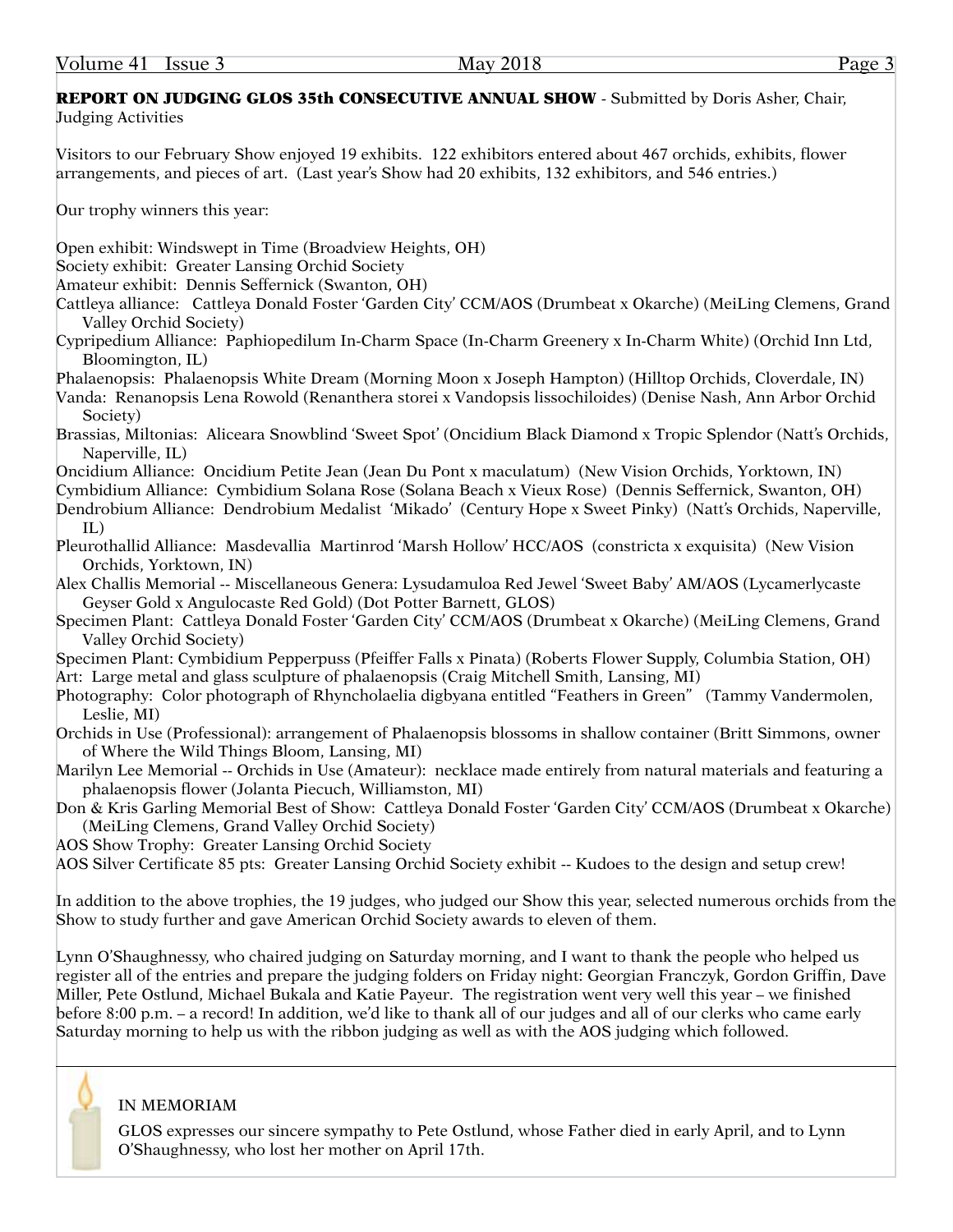### REPORT: GLOS AT THE ANN ARBOR OS SHOW - submitted by Jerrie Nichols



I hope you were able to get down to Ann Arbor to see the orchid show. Matthaei Gardens is such a beautiful place. Good thing there is a lot to do there, because the show hall was so crowded on Saturday there was a long delay in actually getting in to see the orchids. Our display was really nice. Ten people submitted plants and one person, Tammy Scherer also sent in a framed cross stitch. The display took first place, plus won the People's Choice Trophy. And as you can see from the following list of ribbons and awards, we did very very well. Thank you!

*Congratulations, Jerrie! (Best of Show)*

| Orchidist            | Genera          | Name                                        | Ribbon                           |
|----------------------|-----------------|---------------------------------------------|----------------------------------|
| <b>GLOS DISPLAY</b>  |                 |                                             | 1st, People's Choice             |
| Julie Bishop         | Phal.           | I-Hsin Kumquat                              | 1st                              |
|                      | Phal.           | Sogo Twinkle                                | 2nd                              |
|                      | Den.            | Pixie Princess x Livingstone                | 1st                              |
| Dea Bishop           | Paph.           | <b>Fairly Stoned</b>                        | 1st                              |
| Bill Cadman          | Paph.           | William Ambler                              | 2nd                              |
|                      | Paph.           | gardineri                                   | 2nd                              |
|                      | Paph.           | barbatum                                    | 2nd                              |
|                      | Paph.           | Exul x Brown Glen                           | 3rd                              |
| Dawn Kittle          | Phal.           | <b>NoID</b>                                 | 2nd                              |
| <b>Tammy Scherer</b> | Phal.           | Penny Lane                                  | 1st                              |
| Pete Ostlund         | Phrag.          | Grande                                      | 1 <sub>st</sub>                  |
|                      | Cattlianthe     | Blazing Sun 'NN' HCC/AOS                    | 1st                              |
|                      | Rlc.            | Paradise Rose x Higher Multiplier           | 2nd                              |
| Jerrie Nichols       | Phal.           | Younghome Princess 'YO185'                  | 1st, Best Of Class, Best Of Show |
|                      | Phal.           | <b>NoID</b>                                 | 1 <sub>st</sub>                  |
| Carol Ann Stuht      | Paph.           | rothschildianum                             | 1st                              |
|                      | <b>Bratonia</b> | Kauai's Choice 'Tropical Fragrance'         | 1st                              |
|                      | Cattleya        | Mem. Robert Strait 'Blue Hawaii'            | 1st                              |
|                      | Cymbidium       | Moonwalk                                    | 2 <sub>nd</sub>                  |
|                      | Zygolum         | Rhein Moonlight 'Littlefrog Inda Moonlight' | 3rd                              |
| Dot P Barnett        | Paph.           | <b>Stoned Berenice</b>                      | 3rd                              |
|                      | Paph.           | Judge Philip                                | 1st, Best Of Class               |
|                      | Lycaste         | Jason 'Leakey' AM/RHS                       | 2 <sub>nd</sub>                  |
|                      | Phrag.          | Eumelia Arias                               | 2nd                              |
|                      | Chysis          | bractescens                                 | 1st, President's Choice          |
|                      | Fredclarkara    | After Dark 'SVO Black Pearl' FCC/AOS        | 1st                              |
| <b>Bill Porter</b>   | Cattleya        | Miss Marilyn x warscewiczii                 | 2 <sub>nd</sub>                  |
|                      | Sarcochilus     | Fairly Scarlet x Bunyip                     | 3rd, 2nd as First Bloom Seedling |
| <b>ART WORK</b>      |                 |                                             |                                  |
| <b>Tammy Scherer</b> |                 | <b>Orchid Cross Stitch</b>                  | 1st                              |

Photo by Dot

#### MESSAGE FROM JERRIE NICHOLS, WHO HAS BEEN COORDINATING OUR AWAY SHOWS

Our Society sends displays to 5 outside shows--Michiana Orchid Society in South Bend Indiana; Saginaw Valley Orchid Society in Saginaw Michigan; Grand Valley Orchid Society in Grand Rapids; Ann Arbor Orchid Society at Matthaei Gardens in Ann Arbor; and Michigan Orchid Society in Madison Heights. It takes a lot of people to put on these shows, from those who trust us with their orchids, to those who gather plants in their homes, make labels, register plants, set up the displays, take down the displays, and wash and iron the black cloth. Yes, it gets ironed. (Editor's note: sometimes) It is a lot of fun, well, except for driving in the snow to Meijer Gardens in January. Or hauling an extremely "fragrant" orchid that stinks up the entire car and gives everyone a headache.

First. I want to thank everyone who gets involved. Please do not think that your small orchid is not a very necessary part of our display or that we do not want it if it is not an "award quality plant". If you think your orchid is beautiful, other people will too. Secondly, I want to encourage you to join in. Please, consider sending your orchid to a show, or come with us to set up a display, or even easier bring the display home. Amazing how it may take hours to set up a display, and it all comes down in less than an hour. Getting involved in displaying orchids is a good way to express your artistic talent, and it is always amazing at the many different orchids and fantastic growers you will meet. So please consider helping GLOS with our displays.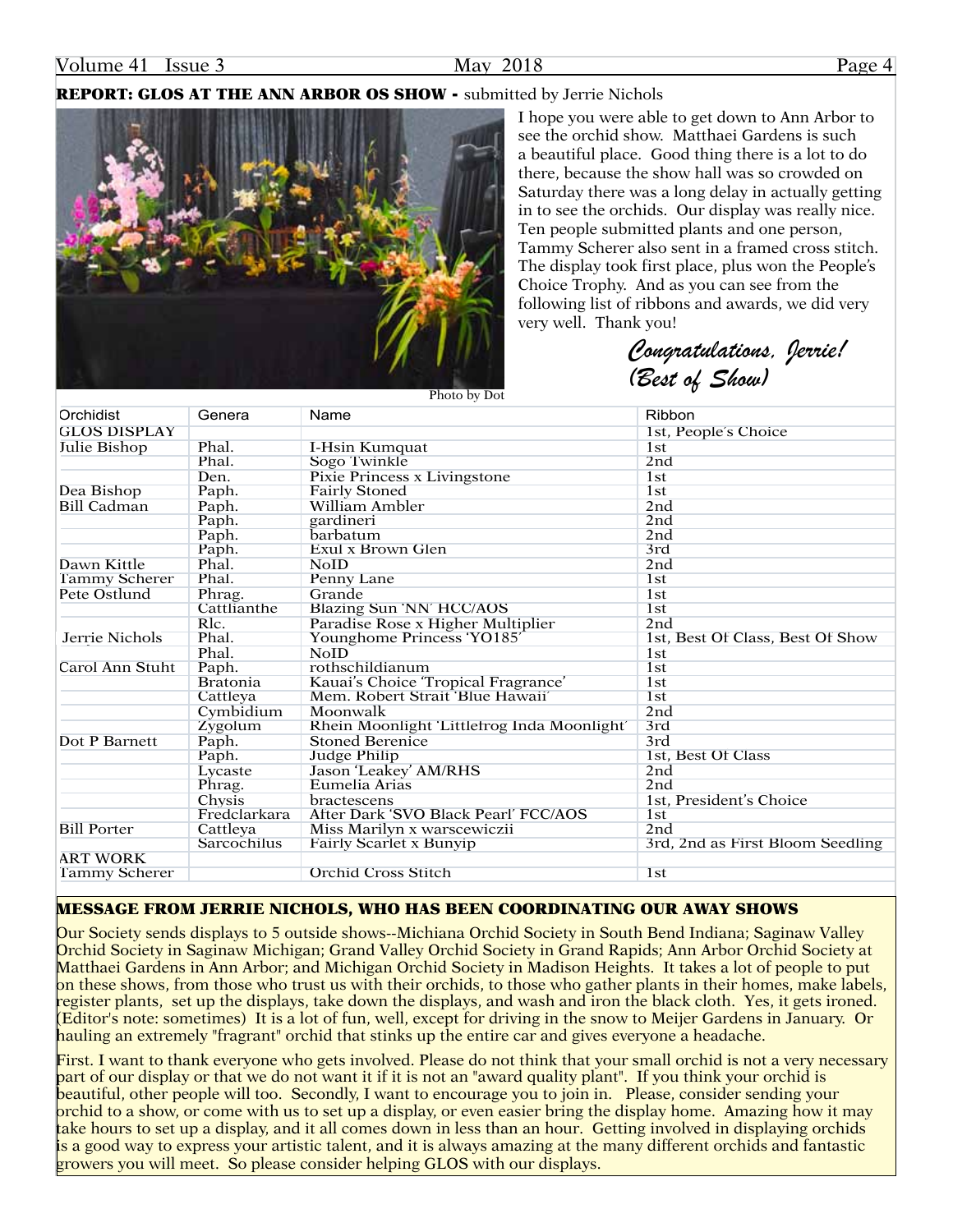### REPORT: GLOS DISPLAY AT THE 2018 MOS SHOW - submitted by Ioana Sonea



GLOS members rock!! After providing some beautiful plants for the very successful AAOS show the previous weekend, so many of you were able to send plants to MOS that we had to move from a 25 to a 50 sq foot display. Luckily MOS was able to accommodate us - I would have had to leave some plants out of the display if that hadn't been the case.

There were several superb specimen plants, from Carol Stuht's gorgeous Cymbidium Peggy Sue to Dot's striking Miltoniopsis Florentine and many other smaller but no less beautiful plants. I

really enjoyed the challenge of setting up the display to show off the plants to their best advantage, and was able to treat myself to some new orchids when I was done, Photo courtesy of Paul Zimmerman

Everybody is welcome to come and give a hand: this is a lot of fun!

since I could browse the vendors' tables before the crowds on show day!

| Orchidist            | Genera          | Name                                  | Ribbon                  |
|----------------------|-----------------|---------------------------------------|-------------------------|
| <b>GLOS Display</b>  |                 |                                       | 1                       |
| Julia Bishop         | Phal.           | Lark Song                             | $\overline{c}$          |
|                      | Phal.           | I-Hsin Kumquat                        | $\overline{2}$          |
|                      | Phrag           | Gail Dytrych x dalessandroi           | $\overline{2}$          |
|                      | <b>Burr</b>     | Francine 'Roseglow'                   | $\overline{3}$          |
| Dea Bishop           | Paph.           | Fairly Stoned                         | $\overline{2}$          |
| <b>Bill Cadman</b>   | Paph.           | <b>William Ambler</b>                 | $\overline{3}$          |
|                      | Paph.           | gardineri                             | $\overline{\mathbf{3}}$ |
| <b>Tammy Scherer</b> | Phal            | no ID                                 | $\overline{2}$          |
|                      | Den             | Nagasaki                              | $\overline{3}$          |
| Carol Stuht          | Cym.            | Peggy Sue                             | 1, Best of Class        |
|                      | Cym.            | King Arthur 'Green Giant'             | $\overline{c}$          |
|                      | Phrag.          | Fritz Schomburg                       | $\overline{\mathbf{3}}$ |
|                      | Oncostele       | Eye Candy 'Pinkie'                    | $\overline{2}$          |
|                      | Phal.           | Safe Haven                            | 1                       |
| Dot P Barnett        | Epiarthron      | Kevin Mark Ragbir 'Paradise'          |                         |
|                      | Miltoniopsis    | Florentine HCC/AOS                    | 1, Best of Class        |
| Kirby Milton         | Dendrobium      | <b>NoID</b>                           | 3                       |
| Rob Halgren          | Phrag.          | Don Wimber                            | $\overline{2}$          |
| <b>Bill Porter</b>   | Rhyncattleanthe | Rajah's Fire 'Royston Sunrise' AM/AOS | $\overline{2}$          |
| Ioana Sonea          | Den             | Nano Chip                             | 1                       |
|                      | Rodrumnia       | Bravo 'Nalo Beauty'                   | 3                       |
|                      | Phal            | amabilis                              | $\overline{1}$          |
|                      | Phal            | 222264                                | $\overline{c}$          |
|                      | Phal            | noID                                  | 1                       |
|                      | Phal            | no ID                                 | $\overline{1}$          |
|                      | Leptotes        | pohlitinocoi                          | 3                       |
| <b>Ewen Todd</b>     | Jacktowlieara   | Appleblossom 'Golden Elf'             |                         |
|                      | Cattleya        | Mem Robert Strait x lueddemanniana    | $\overline{2}$          |
| Mary Dee Sist        | Phal            | Sogo Vivien                           | Spec.                   |

#### GLOS CLERKS HELP NEIGHBOR ORCHID SOCIETY

Doris Asher, who chaired the judging for the Ann Arbor Orchid Society's Orchid Festival March 17-18, enlisted the assistance of many GLOS members and friends to help with the ribbon judging at the Show as clerks or lay judges. The Ann Arbor Society was struggling to put on this first show after the death of Alex Challis, who had chaired the event for many years. They were having difficulty recruiting enough volunteers to fill the necessary clerk slots, so GLOS came to the rescue.

Thank you to Christina Baker (her first time as a clerk), Michele Bridges, Bill Cadman (served as a judge), Jim Churn, Teresa Fowle, Anna Jullie, Tammy Scherer, Chris Steele, and Mike Underwood (served as a judge). Because of their help on St Patrick's Day, we were able to put together five ribbon judging teams and completed judging the 280 entries allowing the public in to see the exhibits in a timely manner.

What a wonderful example of inter-society cooperation!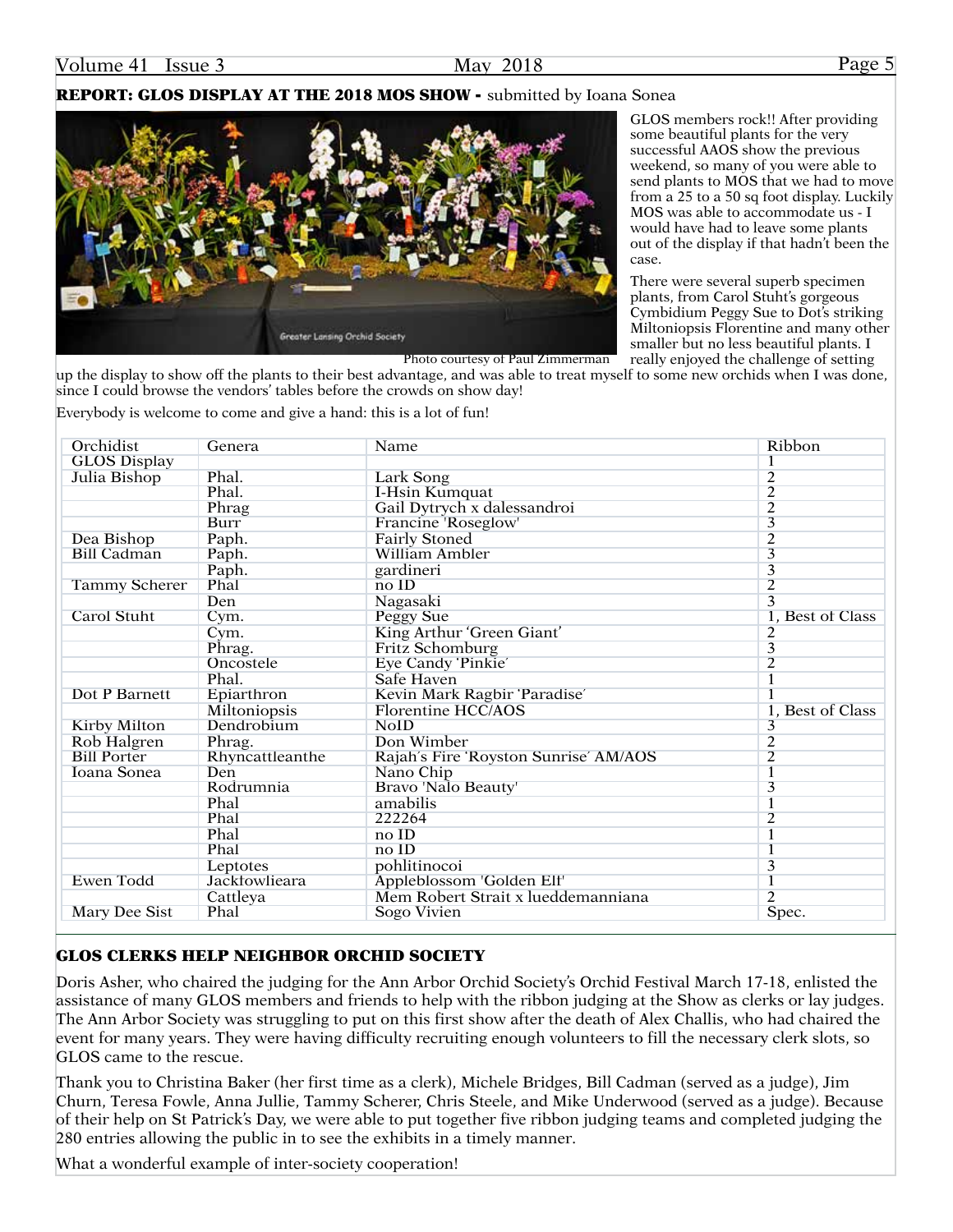#### Volume 41 Issue 3 March 2018 Page 6

#### **GLOS MARCH 17, 2018 GENERAL MEETING - Submitted by Diane Zoellner, Secretary**



President Dawn Kittle called the meeting to order at 7:10. She welcomed the 5 new members who were at the meeting. She encouraged members to purchase raffle tickets and bid on items at the silent auction table. She thanked Ioana Sonea, Sharon Alden, and Diane Zoellner for supplying the night's refreshments. Doris Asher, Marilyn Porter, and Mary Henman volunteered to bring in refreshments for the April 14th meeting.

Teresa Fowle announced the slate for the election of officers: President -Dawn Kittle; Vice-President-Pete Ostlund; Secretary - Ioana Sonea; Treasurer-Rob Halgren; Director-Becky Thayer.

The Awards Committee has not received any names

for awardees and welcomes any nominations.

Rob Halgren discussed the beautiful orchids on the show and tell table.

Jerrie Nichols thanked members who sent plants, 38 in all, for the GLOS exhibit at the Ann Arbor Show this week end.

The Madison Heights Show is next week end. Ioana is in charge and would like plants by Thursday since set up is Friday.

At 7:30, Rob Halgren moved everyone to the front of the room in a semicircle to have a more intimate discussion about orchid issues. His presentation "Where Do I Grow My New Orchid?" was entertaining and educational. One tidbit of information he shared: You are not an orchid master until you have killed your weight in orchids.

After the presentation, the winners of the raffle and silent auction took their prizes. The meeting ended at 8:40. Members stayed to return the room to its original configuration.

#### GLOS MARCH 26 BOARD MEETING MINUTES - Submitted by Diane Zoellner, Secretary

Members present at the March Board Meeting were Jerrie Nichols, Rob Halgren, Diane Zoellner, Dot Potter Barnett, Doris Asher, and Dawn Kittle. Dawn hosted the meeting and prepared a delicious meal of hash brown chicken casserole, relishes, and cake. The meeting began at 7:05.

Rob submitted a treasurer's report for the current period of January 1, 2018, to March 31, 2018. The income was \$4207.63. The expenses were \$3956.06 leaving a net increase for the period of \$251.57. The total GLOS Orchid Show treasurer's report will be submitted in May. Rob will try to file the income tax form on line after April 15th.

#### *COMMITTEE REPORTS*

Membership Committee - Doris reported that we had 9 new members and three members who rejoined since February fifth. Nine people joined at the GLOS Orchid Show. Our new members are: Jolanta Piecuch from Williamston; Elaine Adams, Robert and Madeline Mavrogordato from East Lansing; Michelle McDevitt from Eaton Rapids; Steve Lambert from Grand Blanc; and Jayne Marie Donovan, Angela McGowan, and Joseph Luczak from Lansing. The three members who rejoined are Sandy Simmons, Becky Thayer, and Nancy Katsarelas. We extend a warm welcome to all of them. We currently have 105 members in 91 households. At this time last year we had 112 members in 93 households. (Editor's note: Even newer members are listed on p.8 of this issue)

#### *GLOS ORCHID SHOW WRAP UP*

Art - The display was beautiful. Three of the pictures were sold.

Classes for the public - All of the classes were well received.

Show postcards - The amount ordered was correct. Only a few were left over.

Memorial poster honoring Alex and Marilyn - Dot and Lynn's poster was a wonderful tribute. There were 2 trophies given in Alex and Marilyn's honor, also.

GLOS exhibit - Bill Cadman and crew did a fantastic job putting together the exhibit.

Hospitality - Doris served as chair and had a large committee of volunteers who covered Friday dinner, Saturday breakfast, Saturday Judges Luncheon, Saturday snacks and cleanup, and Sunday snacks, leftovers, and clean up. Teresa Fowle volunteered to be chair next year, and Marilyn Porter volunteered to help. Doris thanked everyone who sent in food or helped in the hospitality room. Continued on  $p.7$ 

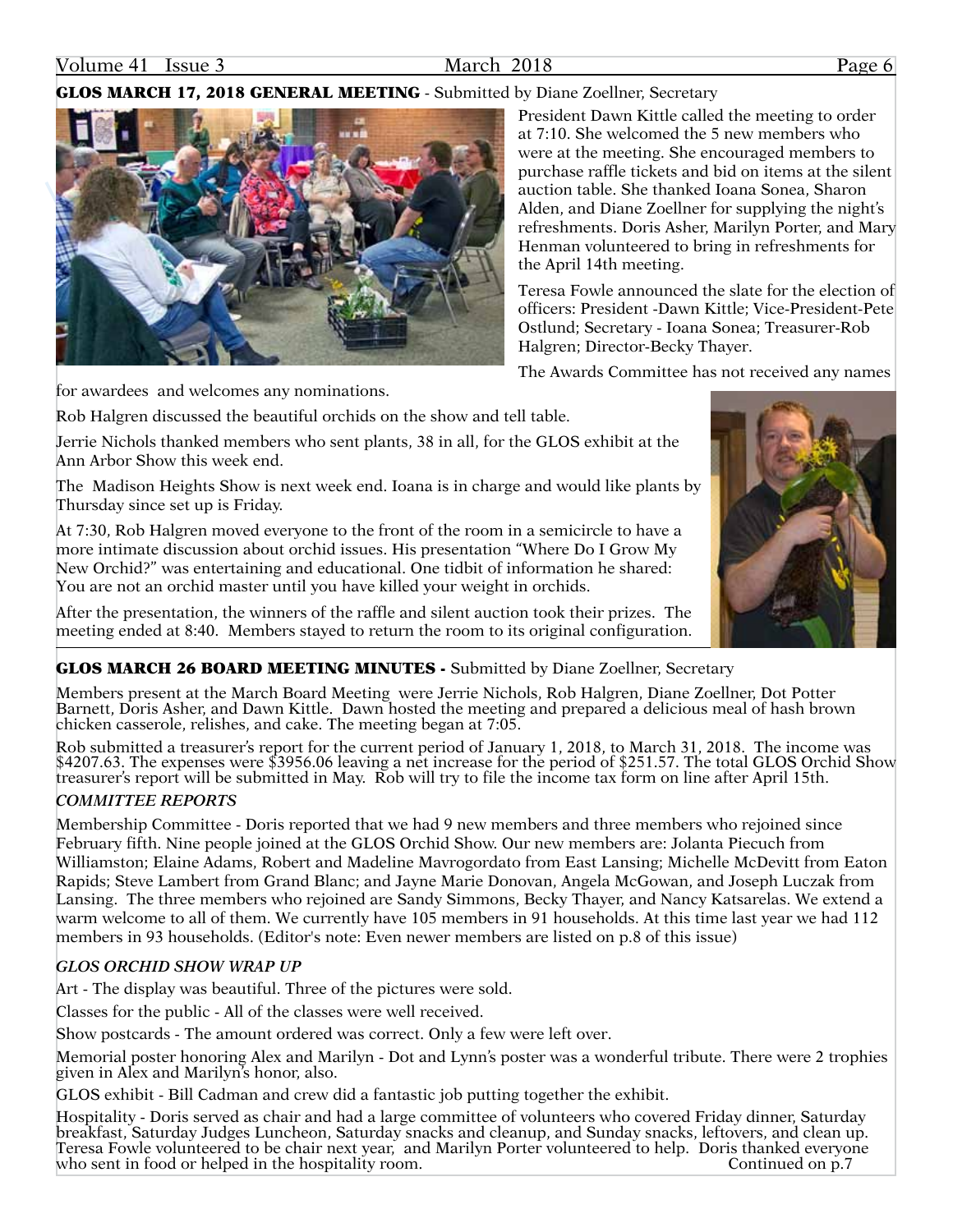#### GLOS BOARD MEETING MINUTES - Continued from p.6

Information Table - Christina Gregg Baker and Mary Henman reported that the new location in the vendor area worked well. They talked to a lot of people and helped people find the classrooms. Many books were sold and the donations did well. One man donated \$100.

Judging Activities/Registration

Trophies - Doris reported that the cash, gift cards, and sun catchers were popular choices for the winners. Judges - There were 18 judges from Chicago, St. Louis, and Cincinnati Judging Centers as well as from our own. Clerks - Of the 23 volunteers, 21 clerked for orchids, one for art, and one assisted Lynn.

Kids' Corner - Michael Bukala had activities for Saturday and Diane had them for Sunday. Also, the Orchid Scavenger Hunt was very popular throughout the show.

MSU Liaison/Parking/Signage - Ioana's new signs were well placed and very visible.

Orchids-in Use - Jenny Bond and Sue Wittick did a terrific job in carrying through with Marilyn Lee's vision. They asked if they could return next year.

Publicity - Doris had a telephone interview for a radio show on Thursday, February 22, 2018 at 8 a.m. Mike Underwood did an interview for channel 6 news on Friday, February 23, 2018 at 6:15 a.m. Any newspaper publicity must be sent in right before the show. Pete Porciello did a vignette on TV.

Vendors/Exhibitors - Pete Ostlund reported that there were 19 exhibits: 10 vendors; 8 societies; and 1 individual. The sales were good, but the numbers of visitors were down. The reports of flooding in the area could be one reason why. The Saginaw Valley display had a minor problem with the corner of their display being moved by the wind from the doorway. Their display placement will be adjusted next year.

Volunteers - The number helping was similar to years past.

#### *OLD BUSINESS*

Programs

March 17, 2018 Rob was entertaining and informative. By moving everyone up closer to the front in a semi circle, he made everyone feel included, comfortable, and engaged in the discussion.

- April 14, 2018 This is a week earlier than our usual meeting because the room is not available on our usual day.<br>Russ Vernon will discuss phals. Our refreshment volunteers are Doris, Marilyn Porter, and Mary Henman.
- May 19, 2018 Jim Heilig will present on habenarias. We will share the expenses with the Ann Arbor Orchid Society.<br>The election of officers will take place. The nominating committee consists of Mike Underwood, chair, Bill Porter, and Teresa Fowle. The proposed slate is: President-Dawn Kittle; Vice President - Pete Ostlund; Secretary - Ioana Sonea; Treasurer - Rob Halgren; Director - Becky Thayer; and Editor - Dot Potter Barnett. Carol Stuht will continue her tenure as Director. Jerrie Nichols will continue as Past President. The members of the Awards Committee are Dawn Kittle, chair, Michael Henderson, and Georgian Franczyk. They will present the awardees at the May meeting.

June 10, 2018 There is a conflict with the Great Lakes Judging Center so the judges cannot attend the GLOS meeting. The proposed program is to have Open Houses at Pete Ostlund, Dot Barnett, and Rob Halgren's from 1:00 p.m. to 4 p.m. We need to alert the church that there will not be a meeting there that night.

July 28, 2018, Picnic - Pavilion 2 is reserved. Mike Underwood and Rob Halgren will be auctioneers.

- August 18, 2018, Program yet to be determined. Possible program: Allen Black, Richmond, VA . We may coordinate with Ann Arbor.
- September 15, 2018, Program yet to be determined. An idea: Jenny Bond and Sue Wittick on using our orchid flowers in creating flower arrangements.

October 13, 2018, All-State Meeting, hosted by GLOS, an afternoon meeting at 1:30 p.m. Program: Andrea Niessen "Orchids of Colombia"

November 17, 2018 - Program to be determined

January 19, 2019 - Program to be determined (Round Robin/Webinar)

March 16, 2019 - Program to be determined

Away Shows

March 17-18, 2018 Ann Arbor - Report made

March 24-25, 2018, Michigan - Report to be made (Last away show until Michiana in October or November, date yet to be set)

#### *NEW BUSINESS*

GLOS Web Site Security - Google's browser, with the next version, will indicate whether any website is secure (https). Our website is now: https://greaterlansingorchidsociety.com/

Dot would like someone to take over webmaster duties.

The May CALYPSO deadline is Sunday, April 29th. Please send any information or articles to Dot.

#### *ANNOUNCEMENTS*

The deadline for the art workshop taught by Carol Woodin in Ann Arbor, June 23-24, 2018 is May 19, 2018. The cost is \$150.

The June Board Meeting will be on Monday, June 4, 2018, at Rob Halgren's house. The address is 2100 Grovenburg Road, Lansing, MI 48911-6443, phone number 517-256-5693. All members are welcome.

The meeting was adjourned at 8:17 p.m.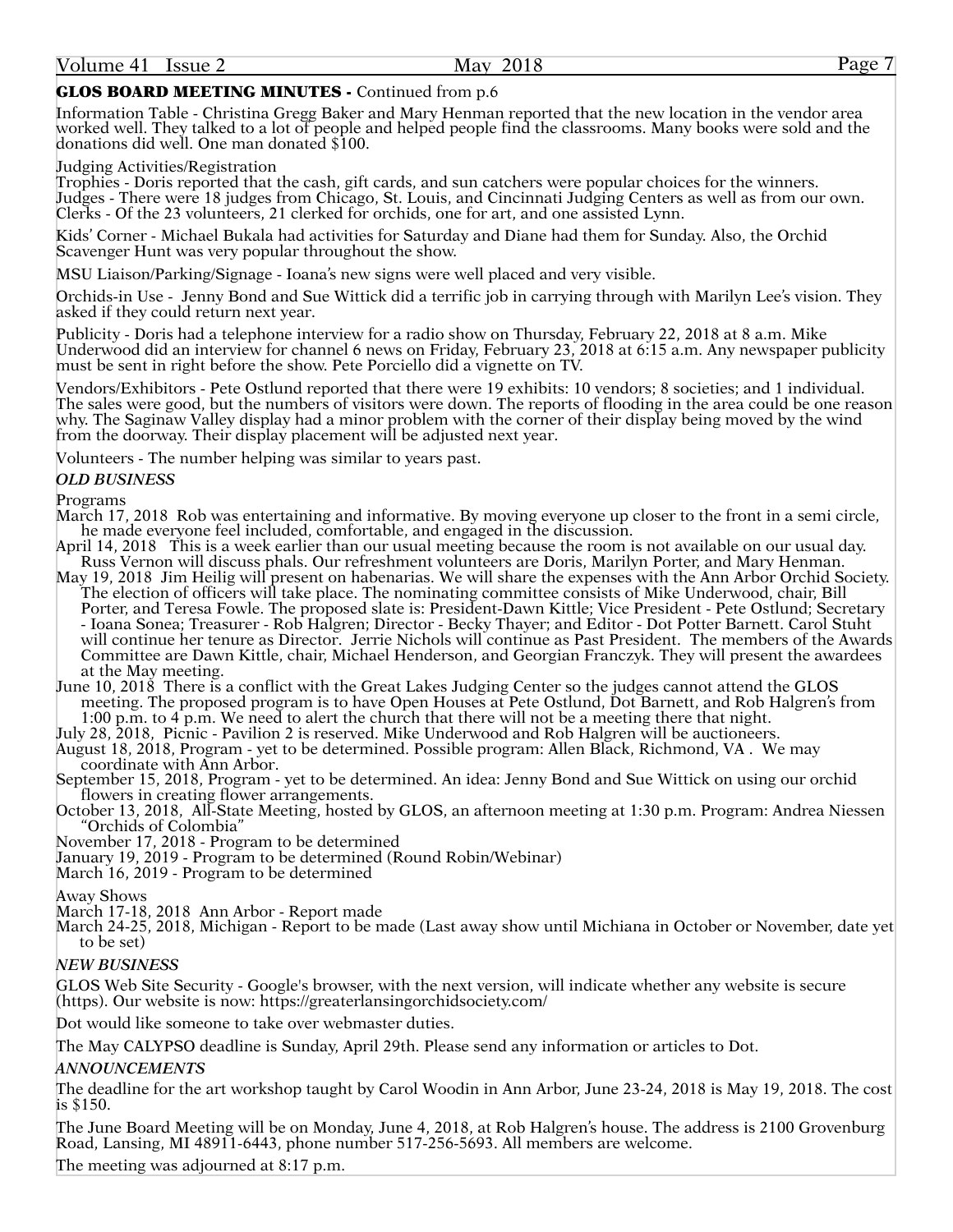

GLOS Members -- be sure to come to our May meeting. This is our annual business meeting where we elect the people who will be serving us and guiding GLOS for the next year. If you cannot make the meeting, please see p. 2 for information about mailing in your vote.

DUES FOR 2018/19 MEMBERSHIP YEAR ARE NOW DUE - Doris Asher, Chair, Membership Committee

Since the Society's fiscal year runs from July 1 to June 30 of each year, it will soon be time to renew your membership by sending in your annual dues – \$8.00 for an individual plus an additional \$4.00 for each additional household member. For members who want to save significant dues over time, the Society offers a life membership for a one-time payment of \$80.00. Thirty-eight people have already taken advantage of the life membership.

Please make checks payable to GLOS and send them to Treasurer Rob Halgren, 2100 Grovenburg, Lansing, MI 48911.

Thank you for sending in your dues prior to the deadline. We do not want you to miss even one issue of The Calypso. So far, 59 households (66 individuals) have already paid their dues for the coming year; we need to hear from 39 households (48 individuals) who have not yet renewed. Please consider receiving your newsletter electronically at no cost to the Society. Or, perhaps you could make a special donation to help offset the expense of photocopying and mailing – each issue costs GLOS \$1.10 to provide in hard copy for a total cost per year of \$6.60. Help the Society keep its dues low!

(Members who have not yet paid for the coming year have their names highlighted in yellow on the mailing label on this issue. Such members need to pay at this time so they will not miss any issues of The Calypso. The Editor will contact those members receiving their newsletters electronically to remind those who have not yet renewed to do so.)

*Membership form is on p.12*

| 517-351-2011<br>1888 Willoughby Rd., Mason 48854;<br><b>New</b><br>boudreau_74@hotmail.com<br><b>Members</b><br>Lynn Cook<br>517-290-1996<br>6531 Fowler Rd, Horton 49246<br>blcook.cook33@gmail.com<br><b>Nancy Ceru</b><br><b>Welcome!</b><br>517-294-1820<br>514 Vanderveen Dr., Mason<br>48854-1959<br>nancy.ceru@gmail.com<br>517-676-9004; | <b>GLOS ROSTER</b><br>teater | <b>Sue Wittick</b><br>4103 Breakwater Dr., Okemos<br>48864-4413<br>witticks@gmail.com<br>517-242-8289<br><b>Jenny Bond</b><br>1044 Bobolink Way, Mason<br>48854-9650<br>jbond@msu.edu<br>517-676-2676; cell 517-881-5623<br>Becky Boudreau-Schultz | <b>Bobbie Margolis</b><br>36 Monarch Lane, Okemos 48864<br>bobbielanem@gmail.com<br>517-655-8050<br>LuAnn Williams<br>1795 Woodside Dr., E Lansing 48823<br>luannsemail@gmail.com<br>517-980-2809<br>Robert & Anne Hackmann<br>4475 Comanche Dr, Okemos 48864<br>stanhack01@gmail.com |
|--------------------------------------------------------------------------------------------------------------------------------------------------------------------------------------------------------------------------------------------------------------------------------------------------------------------------------------------------|------------------------------|----------------------------------------------------------------------------------------------------------------------------------------------------------------------------------------------------------------------------------------------------|---------------------------------------------------------------------------------------------------------------------------------------------------------------------------------------------------------------------------------------------------------------------------------------|
|--------------------------------------------------------------------------------------------------------------------------------------------------------------------------------------------------------------------------------------------------------------------------------------------------------------------------------------------------|------------------------------|----------------------------------------------------------------------------------------------------------------------------------------------------------------------------------------------------------------------------------------------------|---------------------------------------------------------------------------------------------------------------------------------------------------------------------------------------------------------------------------------------------------------------------------------------|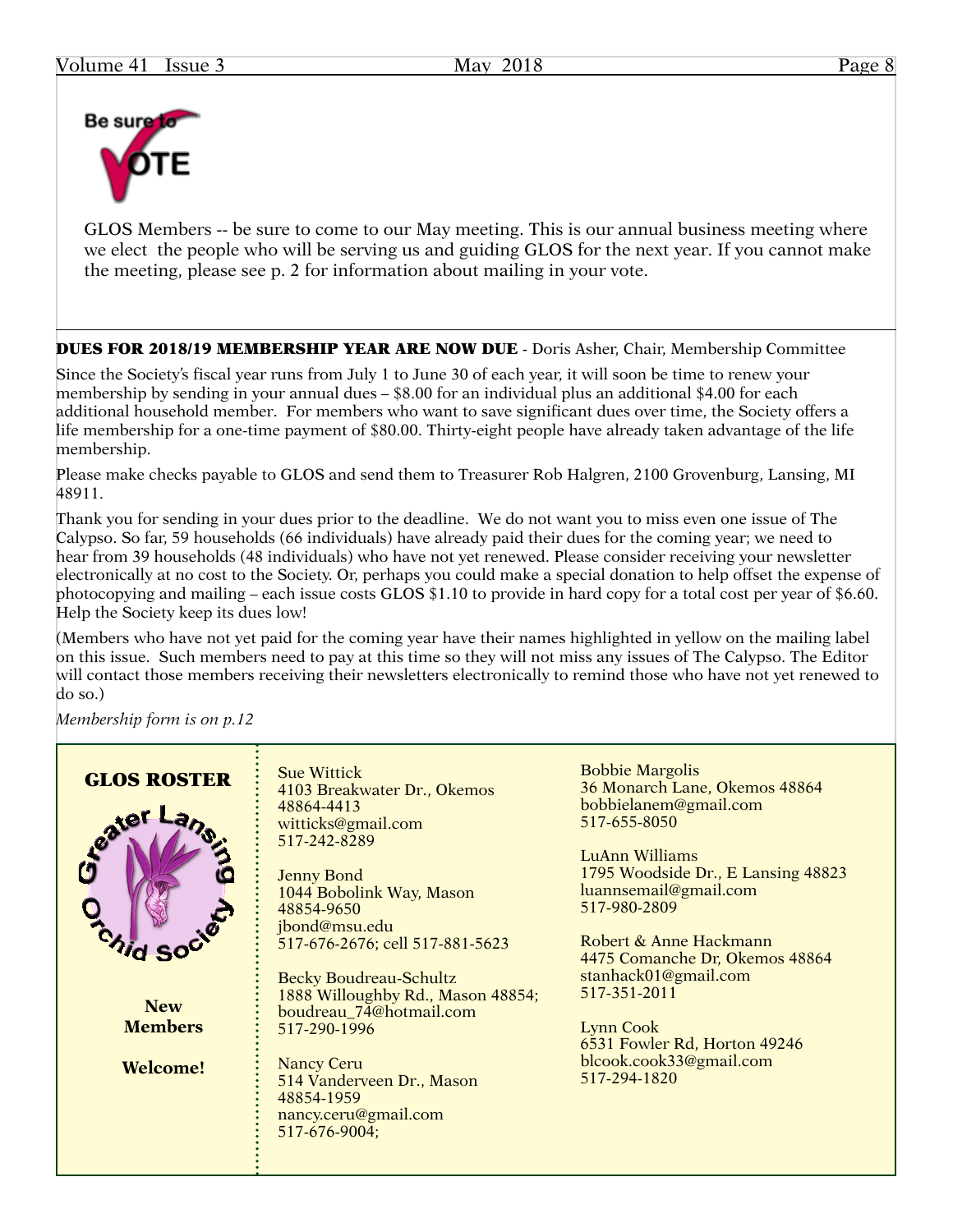

# June 10, 2018, from 1:00 - 4:00 pm

**Mark that date on your calendar! That is the day Rob Halgren, Pete Ostlund, and Dot Potter Barnett will have open houses at their growing places.**

**Rob is our lighting expert, and you will see his array of LED lights and how they make orchids grow.**

**Pete will talk about his new greenhouse and demonstrate some repotting techniques.**

**Dot will show the photography set-up in her** 

**greenhouse and talk about photographing orchids.**

**All of us will probably have some orchids for sale.**

**The open houses will be our GLOS June special meeting. More information will be forthcoming prior to that event.**

**Meanwhile, do mark your calendar for the open houses:** 

## Sunday, June 10, from 1-4 pm

### From Ray Barkalow, or First Ray's Orchids: CULTURAL NOTE: When to Repot Your Plants

As I mentioned in my greeting, it's spring, and most of us are seeing our plants burst into new growth. With that comes renewed interest and often, the urge to repot our plants for the coming growing season. But is it the right time to do so? Let's investigate, starting with some basics.

Roots grow by adding cells. As they are added, the physiological structures and functioning of those cells adapt so that the cells are "perfectly tuned" for that environment. If that environment changes, whether that be due to decomposition of the potting medium, a change in watering frequency, or simply because we repot out plants, those existing cells - which cannot change - are no longer optimal for the new environment, so will ultimately fail. Consider the the plant in the following image:

Originally, the older roots (next to the red line) functioned perfectly, having grown in fresh medium. As it was not repotted soon enough however, the medium decomposed, changing the environment and leading to the demise of the now sub-optimal, roots. Before they failed though, new cells began to grow that were better suited to that environment – those indicated by the blue dots. Unfortunately, as the older parts of the roots fail altogether, they will ultimately separate the "good" roots from the plant, and all will be lost.

That tells us that the ideal time to repot a plant is just as new roots are emerging from the base of the plant. They will grow into the fresh medium and function optimally to support the plant, while the old roots fail, as expected. The rate at which the existing roots fail is determined, for the most part, by just how different the old, and new environments are - the greater the difference, the faster it happens. So what about repotting a plant you have just acquired?

When we acquire a new plant, it is probably potted in a manner that was great for the plant in its previous grower's care, so it is better to change to something we know works in our environment, recognizing that we are intentionally moving the plant into "less comfortable" root zone conditions, and may have to baby it a bit while the root system is replaced. For example, nursery-grown plants are often in very moisture-holding media, because they dry so rapidly in the greenhouse environment. If we leave it as-is, the medium will be relatively waterlogged in our growing environment, potentially suffocating the roots. If we move it into our preferred medium however, we might be moving it to a much drier root zone environment, so it will pay to water it a bit more often at first.

When making a root zone change, knowing that getting new roots to grow is the key to a successful transition, keep in mind that it never hurts to apply a good root growth stimulant like KelpMax - but you knew I'd mention that, didn't you?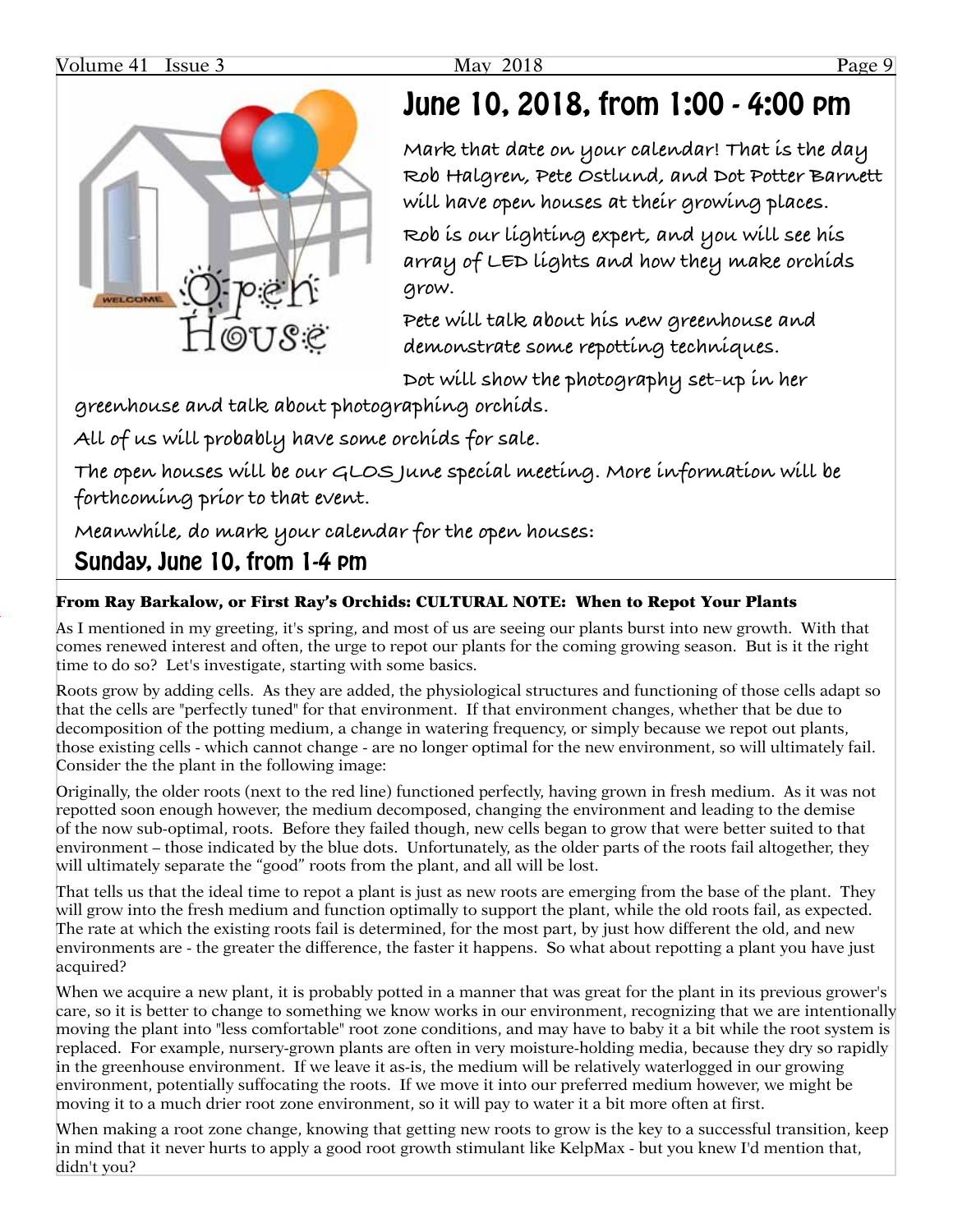## AFFILIATED SOCIETIES<br>
AOS CORNER

While spring is in bloom and show season has been in full swing everyone has been so busy. With so many talented and creative society members we've seen some very beautiful, diverse and outstanding shows. Now that things are beginning to slow down a little, for most of us, we're shifting our focus to sharing, learning and growing until the next one. We are asking all societies to take a minute to post onto our Facebook page, Affiliated Societies of the American Orchid Society, a short note about their show. Please share anything new you did that attendees enjoyed or anything you feel could be done better next year. Big or small, there's always something that we can learn from each other to create less stressful and more successful events.

The committee is working on getting more information out to Affiliated Societies about all the things the AOS already has available to support them and where to find it. We will also be adding into the monthly Corner new info now available on the AOS.org website. IT is always updating and adding content on the site so that even those of us who visit frequently don't catch it all. Please share the links with all of your society members because many things, like the "Monthly Greenhouse Talks" listed below, are open to AOS members and non-members.

Make sure to check out the new Digital Archive Search available for Orchids magazine! As an AOS member, with access to past issues, you are now able to search over 2,050 articles by date ranges and key word. It's so useful to be able to quickly locate info on a specific species or to find that article you read and wanted to go back to when you can't quite remember which issue it was in.

Make sure to catch AOS President, Susan Wedegaertner's, message in the May issue of Orchids. She shares well deserved honors awarded to several people who have contributed on the national level. She also reminds us that that societies can order AOS Certificates of Appreciation from headquarters for 2 of their members each year. It's a wonderful way to tell a member how much you appreciate their contributions. Just drop an e-mail to theaos@aos. org and staff will assist you.

As you are probably aware, the American Orchid Society is an organization that runs on its generous volunteers and a very small number of paid staff. Please let your society members know that they can participate at the national level for anything from project work to full committee participation. Ask that they look at the list of National Volunteer Committees listed in Orchids magazine to find a list of all committees they might be interested in and their contact e-mails. Just drop them a line. They're a great group of people and always looking for new volunteers and fresh ideas. We on the Affiliated Societies Committee always welcome AOS members to join us. If you'ld like to join us you can reach us at affiliated\_societies\_committee@aos.org.

**Exerpts from How to Care for Orchids During the Wilds of Summertime** By Ron McHatton with Photographs by Greg Allikas

SUMMER PRESENTS CHALLENGES in the form of increased pest activity, fungal and bacterial problems in traditionally wet areas and desiccation in those areas with Mediterranean-like climates where summers are typically quite dry. Careful observation of your plants is the best way to identify small problems before they become big problems, and in the summer, the time between these two events is dramatically shorter due to higher temperatures.

PEST CONTROL For small collections, the best thing to do is to physically wipe insects of and clean the plant. Isopropyl alcohol and a cotton swab are effective against most pests and if you want to increase its effectiveness, a drop of Ivory dishwashing liquid added to the alcohol helps wet the typically waxy surface of orchid leaves. If you haven't been watching carefully and the infestation gets out of control, you might have to use chemicals. Few pesticides are specifically rated for use on orchids, but you can use any that are labeled for ornamentals. Use care and follow the label directions. This is not a situation where if a little is good, more will be better.

CAPITALIZING ON THE HIGH-GROWTH SEASON Because of increased light and temperatures, your plants will benefit from more fertilizer (increased frequency, not concentration). This is especially true for those varieties that put out new growth during this time. Avoid fertilizers that contain significant amounts of urea (formulations with more than 20 percent nitrogen). Urea nitrogen is much less readily available to orchids in soilless mixes than ammoniacal and nitrate forms.

Plants will also dry out faster. To avoid root damage, water plants before fertilizing; the roots will be wet and less easily damaged by the salts in the fertilizer solution.

If you grow your plants inside during the cooler months, moving them outside for the summer is often beneficial and your plants will respond with renewed vigor. Remember, make the transition slowly. Place them under heavy shade for a few days, then somewhat less shade for a few days and then move them to their summer homes, paying attention to the color of the foliage. You'll be glad you did.

From the May 2012 issue of Orchids Magazine



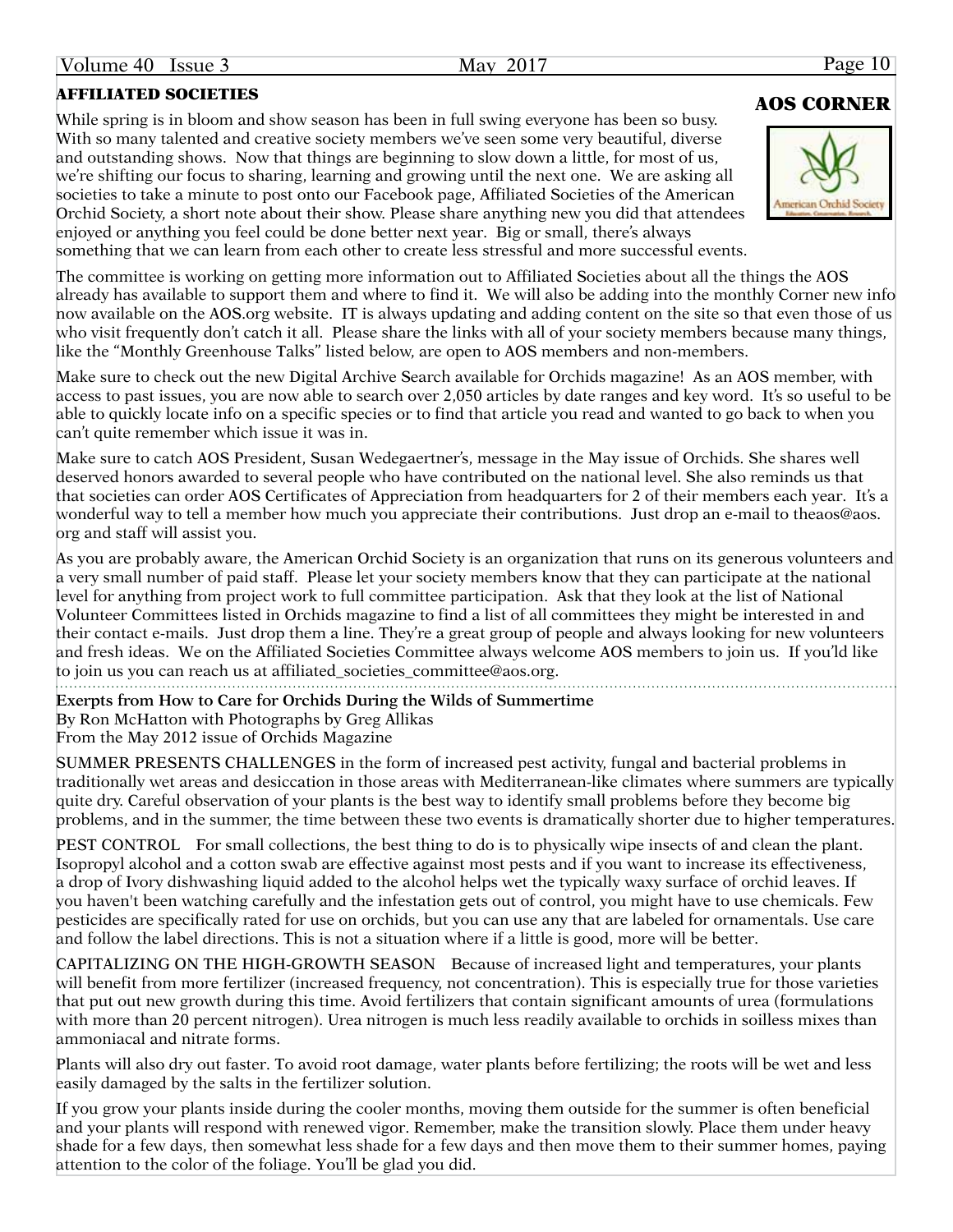### Volume 40 Issue 3 May 2017 May 2017 Page 11



GLOS Web Site: [https://greaterlansingorchidsociety.com](http://greaterlansingorchidsociety.com) Facebook [https://www.facebook.com/Greater-](https://www.facebook.com/Greater)Lansing-Orchid-Society-202834892618/

The Great Lakes Judging Center Annual Educational Seminar June 16-17, 2018 Saturday: Judging 1:00, Speakers 3:30 Sunday: 9:00 AM Speakers

# The Miscellaneous Genera! That's everything else….

Speakers: Leon Glicenstein: "The Genus Habenaria and Its Hybrids" Other talks on coelogynes, coryanthes, bulbophyllums, catasetums, pleiones, masdevallias and draculas…

\*Free\* Admission, please RSVP: [asherdoris44@gmail.com](mailto:asherdoris44@gmail.com) Dinner Saturday Evening: \$20 [asherdoris44@gmail.com](mailto:asherdoris44@gmail.com)

> Vendors Silent and Live Auctions Good Food and Lots of Fun!

Contact us: **[seminar@gljc.org](mailto:seminar@gljc.org)** Web: gljc.org